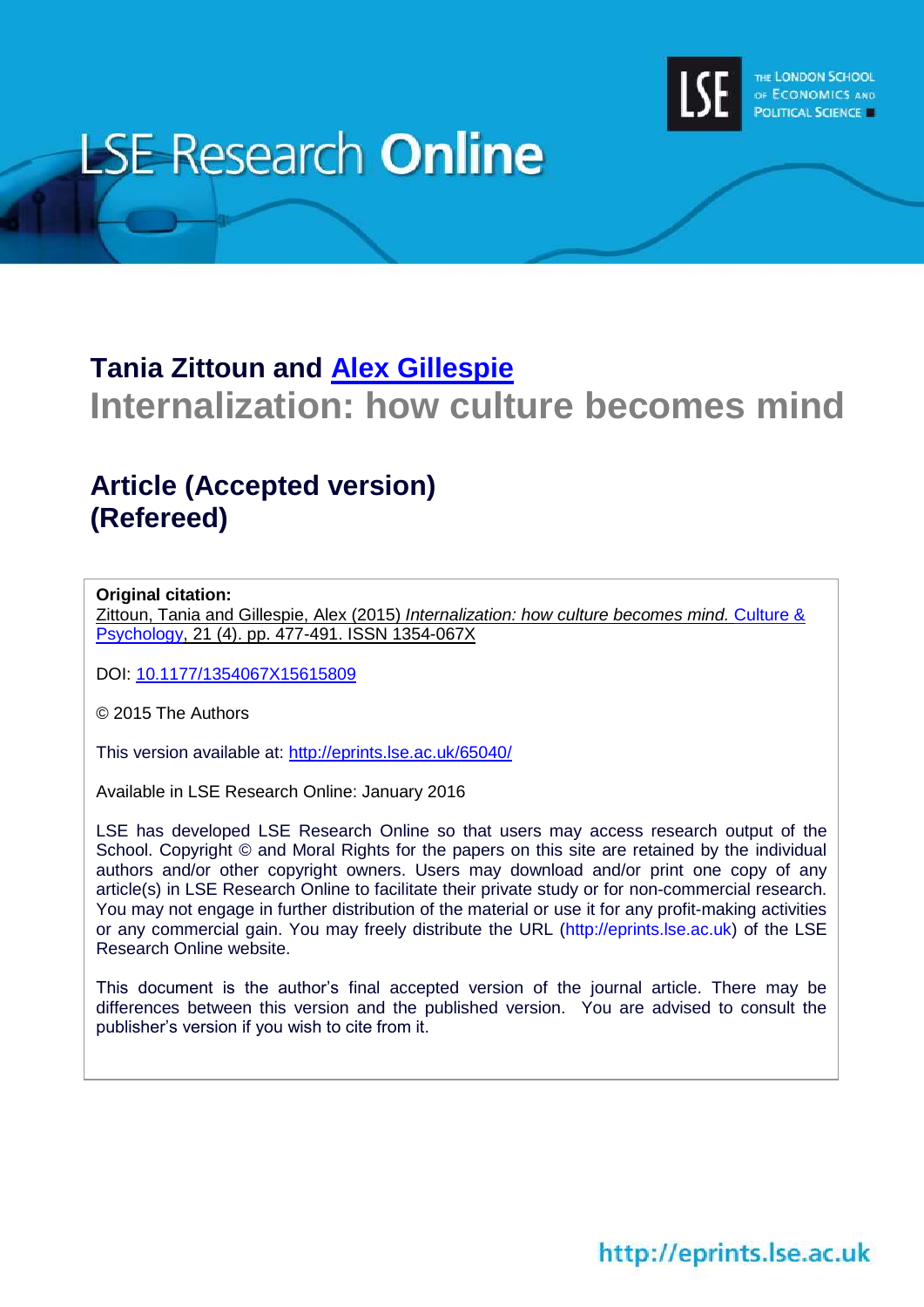#### **Internalization: How culture becomes mind**

Tania Zittoun and Alex Gillespie

#### **Abstract**

Internalization, the process by which culture becomes mind, is a core concept in cultural psychology. However, since the 1990s it has also been the source of debate*.* Critiques have focused on the underlying metaphor of internal-external as problematic, and it has been proposed to rename this process appropriation, a term that focuses attention more on behavior and less on psychological processes. The present article reviews the debate and introduces the recent concepts of position exchange and symbolic resources. Position exchange focuses on the societal side of culture, on the way in which social situations shape people's experiences. Symbolic resources focuses on culture in terms of heterogeneous elements, books, films and so on, which also shape people's experiences. The key idea common to both concepts is that people move through culture, both physically and psychologically, that culture shapes a series of experiences across the lifecourse, and that these experiences 'layer up' within individuals, forming a sedimentation of culture within individuals. In so far as culture is heterogeneous and fragmented, so the sedimented layers of experience will also be heterogeneous and fragmented, thus creating the tensions that underlie the psychological dynamics of mind.

Keywords: internalization, symbolic resources, position exchange, culture, mind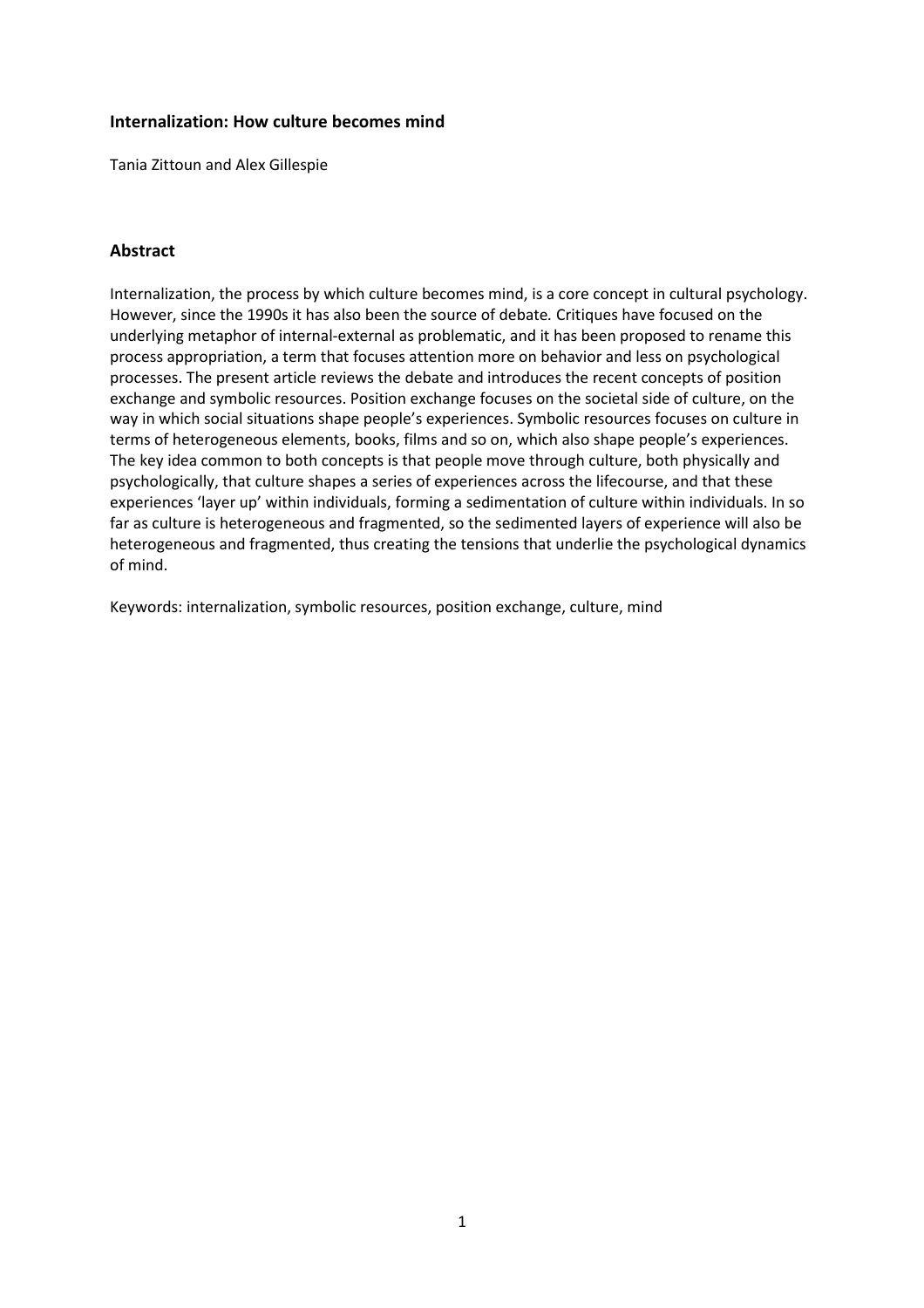#### **Internalization: How culture becomes mind**

When *Culture & Psychology* was established in 1995 (Valsiner, 1995), a key debate in the field was between internalization and appropriation. Should culture be conceptualized as something that moves into the individual, constituting their psychological life? Or should culture be conceptualized as a practice, something that one becomes skilled in? A second debate came about when internalization started to appear as a passive process, not accounting for psychological development and the emergence of novelty. We revisit these debates with the benefit of 20 years hindsight. After outlining the terms of these debates, we then show how the recent concepts of symbolic resources and position exchange can enrich our understanding of internalization. We conclude by presenting an integrative model that moves beyond individual-culture relations, by including a consideration of how cultural elements structure psychological experience, a consideration of the wider societal structure that shapes individual experience, and a lifecourse perspective that looks at internalization and appropriation as part of development across the lifecourse.

#### **The internalization debates**

The concept of internalization became popular through the 1978 publication of Vygotsky's work *Mind in Society* edited and translated by Michael Cole and colleagues. In that work, Vygotsky and his editors describe the process of internalization in terms of three transformations:

(a) An operation that initially represents an external activity is reconstructed internally. Of particular importance to the development of higher mental processes is the transformation of sign-using activity, the history and characteristics of which are illustrated by the development of practical intelligence, voluntary attention, and memory.

(b) An interpersonal process is transformed into an intrapersonal one. Every function in the child's cultural development appears twice; first, on the social level, and later, on the individual level; first, between people (*interpsychological*), and then inside the child (*intrapsychological*) […]

(c) The internalization of cultural forms of behavior involves the reconstruction of psychological activity on the basis of sign operations. […] The internalization of socially rooted and historically developed activities is the distinguishing feature of human psychology, the basis of the qualitative leap from animal to human psychology. As yet, the barest outline of this process is known. (Vygotsky, 1978, p. 57258).

According to this account, operations, social interactions and culture are internalized. However, how these originally external phenomena are actually internalized remains unclear. Indeed, in the 1990s it was still the case that "the barest outline of this process is known." This lack of clarity fostered debate. After the collapse of communism in 1991 and coinciding with new translations (i.e., *Thought and language* in 1986 (Vygotsky, 1986), and the first volumes of the collected works) the process of internalization received critical scrutiny (van der Veer & Yasnitsky, 2011). The ensuing debate also took place as cultural psychology was expanding as a field (Bruner, 1990; Cole, 1996; Valsiner, 1987; Wertsch, 1991), in dialogue with other disciplines (such as anthropology, semiotics and cognitive sciences) and the translation of other soviet psychologists, with the result being an emergence of sub-groups within the field, such as, cultural-historical activity theory, approaches centered on community of practices, distributed cognition, and more semiotic approaches.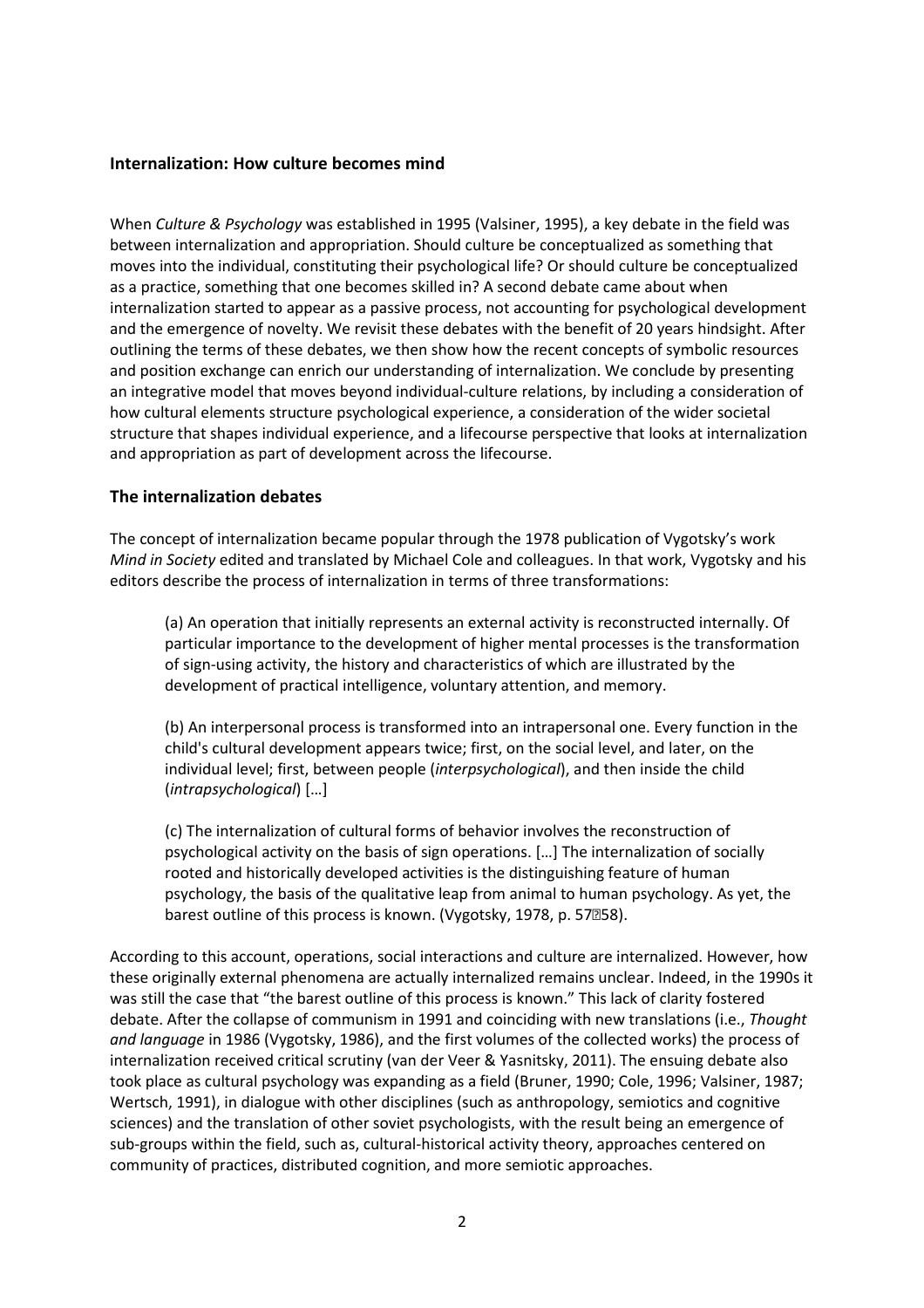The initial critique was that internalization was very general and "not sufficient for elaborated theoretical use, nor is it helpful in deriving empirical research methodologies" (Lawrence & Valsiner, 1993, p. 191). This generality gave way to two more specific problems and debates: First, does it accurately conceptualize interactions between mind and culture? And second, does it sufficiently explain how new ideas emerge, how development comes to be, and how people contribute to social change?

# *1) Internalization vs appropriation: The inside-outside fallacy*

The first debate centered on the spatial metaphor implied by the notion of internalization (Wertsch 1993), namely, the sharp metaphorical distinction between that which is external to the individual and that which is internal to the individual (Lakoff & Johnson, 1982). The problem is that the concept traverses the major tensions in psychology, across the divide between mind and matter, and across the divide between the individual and society. To raise the question of how culture moves from the outside to the inside potentially separates mind from the world, reifying it. Thus there was a concern that the concept of internalization would lead cultural psychologists backward, into philosophical debates about the ontological status of mind. Accordingly, Rogoff proposed replacing the concept of internalization with that of "appropriation":

I use the term "participatory appropriation" (or simply "appropriation") to refer to the process by which individuals transform their understanding of and responsibility for activities through their own participation. […] The basic idea of appropriation is that, through participation, people change and in the process become prepared to engage in subsequent similar activities. By engaging in an activity, participating in its meaning, people necessarily make ongoing contributions (whether in concrete actions or in stretching to understand the actions and ideas of others). [...] Rather than viewing the process as one of internalization in which something static is taken across a boundary from the external to the internal, I see children's active participation itself as being the process by which they gain facility in an activity. (Rogoff, 1995)

The concept appropriation bypasses the inside/outside metaphor, emphasizing the activity of the person within their situated social context. This activity within a context is observable and unproblematic. Moreover, in the progressive mastery of an activity one can study how the individual becomes a competent cultural actor; in short, no claims about internalizing culture are necessary.

The problem with Rogoff's (1995) argument is that, first, it is based on a restrictive understanding of Vygotsky, and second, it eliminates *psychological* development. This approach turns an epistemological principle (i.e., development is socially situated and mediated and thus the mind in inherently social) into an ontological one, namely, that the "mind" either does not exist or is not relevant. Put somewhat bluntly, this approach seems to resolve the internal/external tension by focusing exclusively on one side of the debate (i.e., the external). This approach avoids confronting the philosophical issue of how the mind is related to the world, but, in the process it overlooks the empirical phenomenon of mind.

Valsiner and Lawrence (1997) resisted dissolving the psychological into the concept of participation, arguing for a semiotic understanding of internalization; it is not things from the world that come into the mind, but meanings, that is, making sense of the world. Meanings guided by social interactions, cultural artifacts and institutions can be reconstructed as meanings in the mind. Internalization becomes a socially guided, culturally enabled psychological process. Understanding internalization as a semiotic dynamic reveals how the person can, in turn, bring new meanings to the world, namely, by the symmetric process of externalization.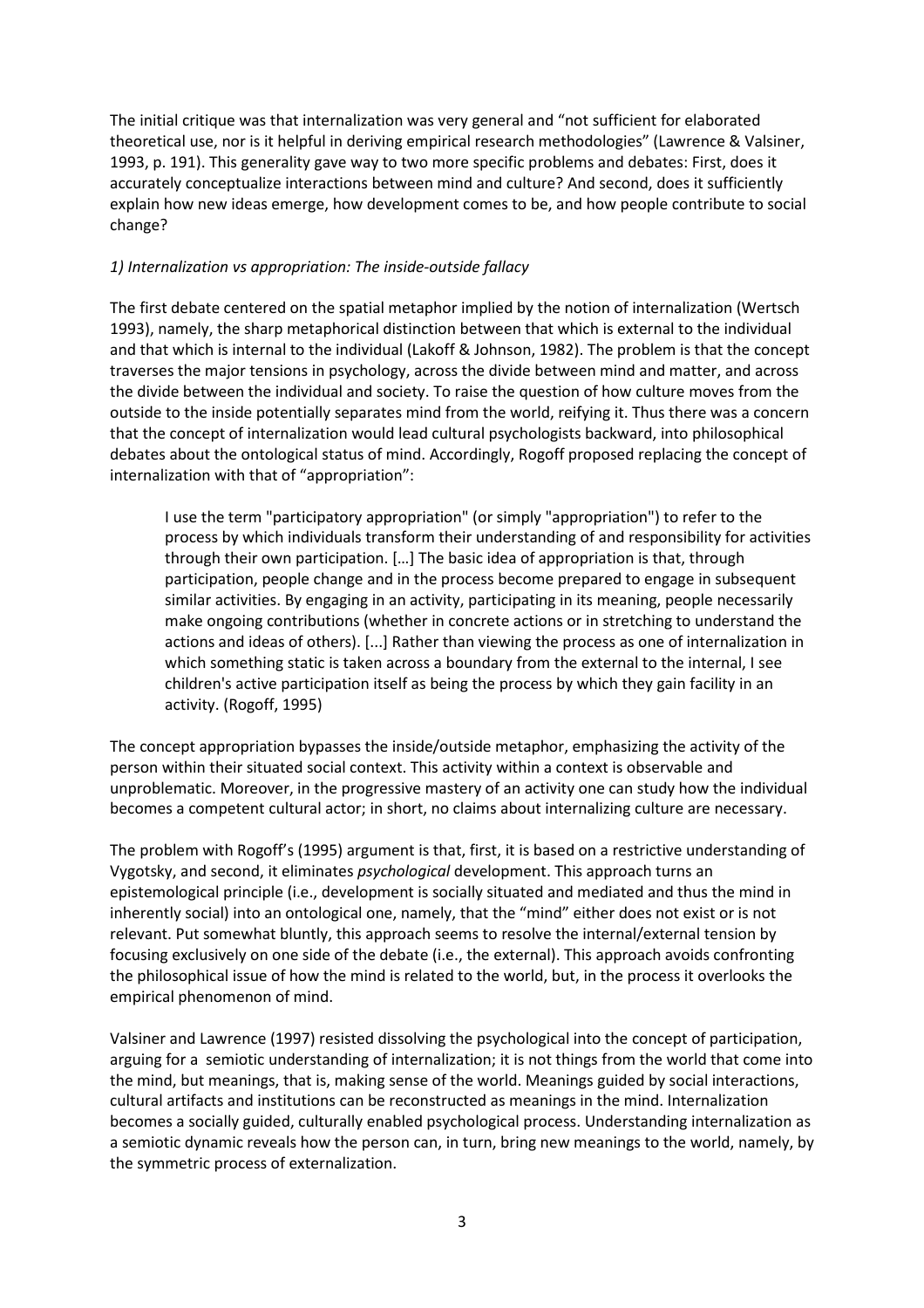Internalization and externalization involve reciprocal cyclical processes by which the person operates on semiotic material, the signs that stand for the objects and events within the meanings the collective-culture constructs and uses to represent its realties. By 'internalization', we understand the process by which meanings that are held out for the individual by social structures and social others are brought over into the individual's thinking. This process of bringing over meanings is bi-directional (from outer to inner world, and back), and constructive. What originally had collective-cultural meaning in the inter-personal (or inter-mental) domain, under the guidance of socially shared interpretations of reality becomes intra-personal (intra-mental) (Lawrence & Valsiner 1993). This transposition occurs during social interactions, for example, when two persons are engaged in dyadic problem solving, during explicitly teaching episode, or implicitly while persons engage in the normal activities of life. The reciprocal process of 'externalization' connotes activities in the injection back into the social environment of material that once was social in character and had become personal. (Lawrence & Valsiner 1997, p. 95)

Focusing the debate upon meaning and externalization was a significant contribution. However, this redefinition of internalization as bidirectional semiotic process still does not account for the fact that internalization might lead to the psychological creation of authentic new ideas. For this, a more elaborated model needs to be developed – internalization is not only a circulation, it is also construction and integration.

#### *2) Internalization as reproduction vs. development*

This second debate was addressed by Aaro Toomela (1996) in the pages of *Culture & Psychology*. After reviewing the internalization debate, Toomela argued that the co-construction argument of Lawrence and Valsiner (1993) "does not explain why it is necessary for human to develop in the *socio-cultural* environment; and how a developmental transformation of mind takes place*"*  (Toomela, 1996, p. 286)*.* His starting working definition was:

*Internalization is a process whereby two different mechanisms of information processing, non-verbal ('sensory') thinking and conventional language, that have been differentiated from the 'natural' processes in the course of development become united within a new mental structure. The result of internalization is the development of semiotically mediated, 'cultural' mental operations*. (Toomela, 1996, p. 286, emphasis original)*.* 

What is interesting about Toomela's conceptualization of internalization is that it entails the combination of two streams, the sensory and the linguistic, in the emergence of new mental structures. The paper then develops the notions of structure (made of elements in a dynamic relation), dynamic development, related to it, natural vs cultural processes, and semiotic mediation, before analytically characterizing internalization in terms of the following properties:

- (1) Internalization is a structural change. That is to say, internalization is a process whereby elements that are not connected, or even are not differentiated from the lower-order structures at the beginning of the development, will be united within a more complex structure.
- (2) Elements that create a new structure are an environment and a developing person […] For the development of internalization, a person must possess innate abilities that allow perception of the environment; and the environment must be social.
- (3) The social nature of the developmental environment is necessary for the differentiation of symbolic operations from other kinds of relationships between objects and persons. The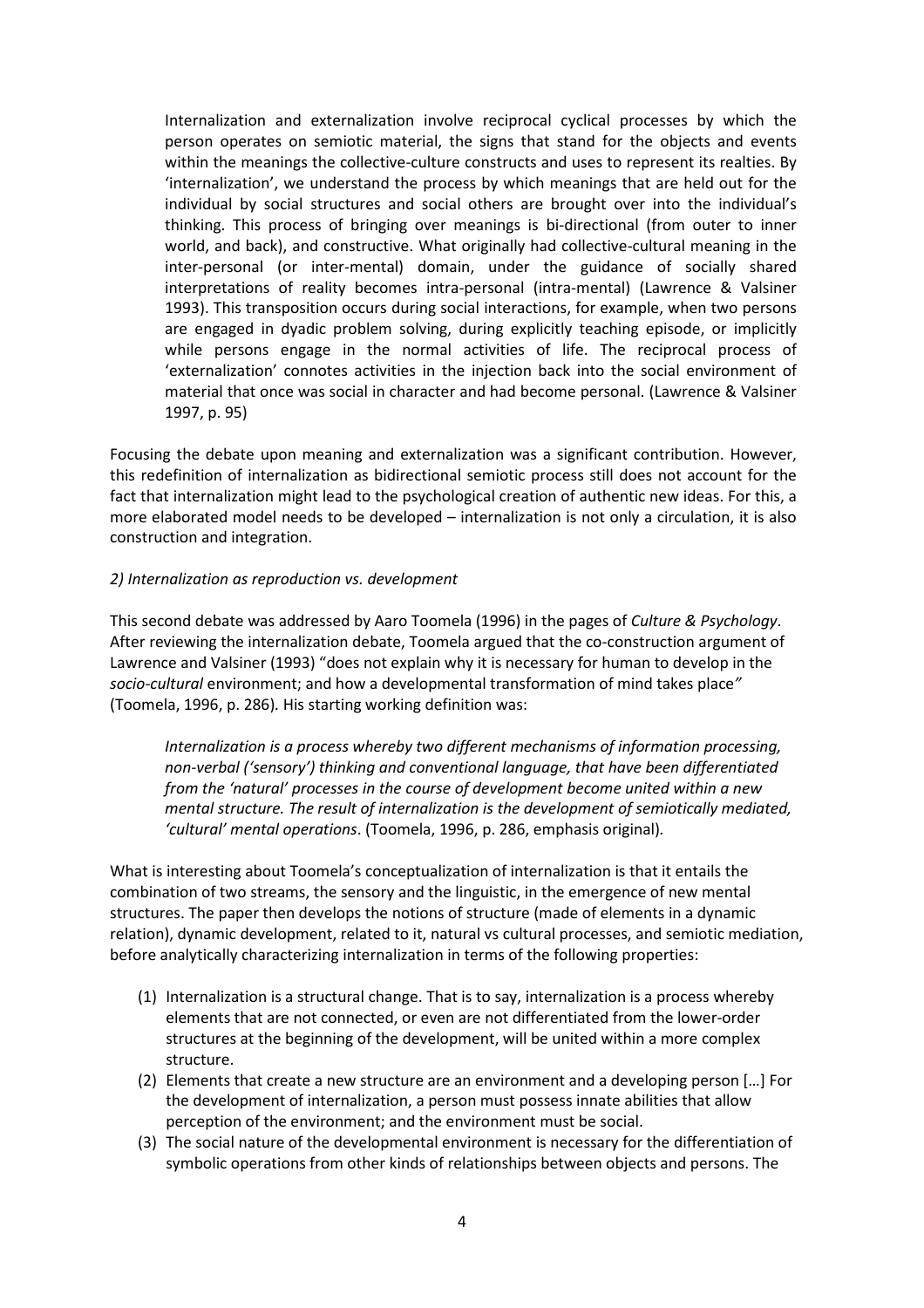differentiation leads to the acquisition of two different mechanisms for processing the same information.

(4) The result of the internalization is a semiotically mediated mental process. Semiotically mediated process is a specific kid of mental structure where (sensory) information is processed by two different but structurally connected mechanisms, that of non-verbal thinking and that of symbolic operations. With the construction of such new structures – 'cultural' processes – a qualitative new type of thinking operations is acquired. It becomes possible intra-individually to create novel information and go beyond directly observable facts which can be perceived through a sensory system. (Toomela, 1996, pp. 297‑298)

Toomela's dynamic, structural, semiotic understanding of internalization allows for more fine grained analysis of human development. It goes far beyond the inside/outside fallacy, and deepens the semiotic analysis of internalization by adding a structural basis, anchorage in the organization of the social environment, and a differentiation within the psychological processes involved. Through these additions, Toomela created a heuristic notion that accounts for internalization as developmental process.

Within the past twenty years, the field of cultural psychology split. The concept of internalization as appropriation was accepted by many authors and researchers; meanwhile, others moved toward a more meaning-based notion on internalization, and some developed directions corresponding to Toomela's intuitions. For instance, studies in developmental psychology began exploring various aspects of the semiotic nature of the development of mind, the various forms of cultural processes involved, or the dynamics modalities of development, yet depending on sociocultural structures (Lyra, 2007; Moro & Rodriguez, 1998; Reddy, 2008; Rodriguez 2007). In what follows, we show how our work further contributes to the notion of internalization by building on Toomela's propositions.

# **Position exchange: Experiences guided by social situations**

One recent development that contributes to the internalization/appropriation debate is Position Exchange Theory (Gillespie, 2006, 2012; Martin & Gillespie, 2010). This is a neo-Meadian theory of how people 'internalize' the perspectives of others so as to build up the dialogicality of the mind. Much research has shown that the self comprises a wide variety of voices (Hermans & Hermans-Konopka, 2010), and that the dynamics of the self, especially the stream of consciousness, is characterized by the dialogical tensions between these voices (Gillespie, 2005). However, the question of how the voices of significant others, and the wider society, 'get inside' the psychological functioning of the individual remains unresolved. The idea of position exchange is an attempt to answer this question.

Position exchange begins with the idea that society both at a macro level and at a more micro institutional level, and even the level of routine practices, comprises numerous differentiated social positions. A social position is like a role, but, it puts the emphasis on the social structuring of the situation to drive both thought and action. For example, the social position of being an employer, a parent, or a teaching entails a configuration of social demands, constraints, affordances, expectations and experiences that shape the perspective of the person occupying the social position. Social positions can also be at a more abstract level, for example, being in power, being in an ingroup, being in poverty, being a minority, or being discriminated against. Again, occupying such social positions cultivates within the individual a distinctive psychological perspective.

The contribution of position exchange is to emphasize the fact that people routinely move between social positions. Children become parents, employees become employers, students become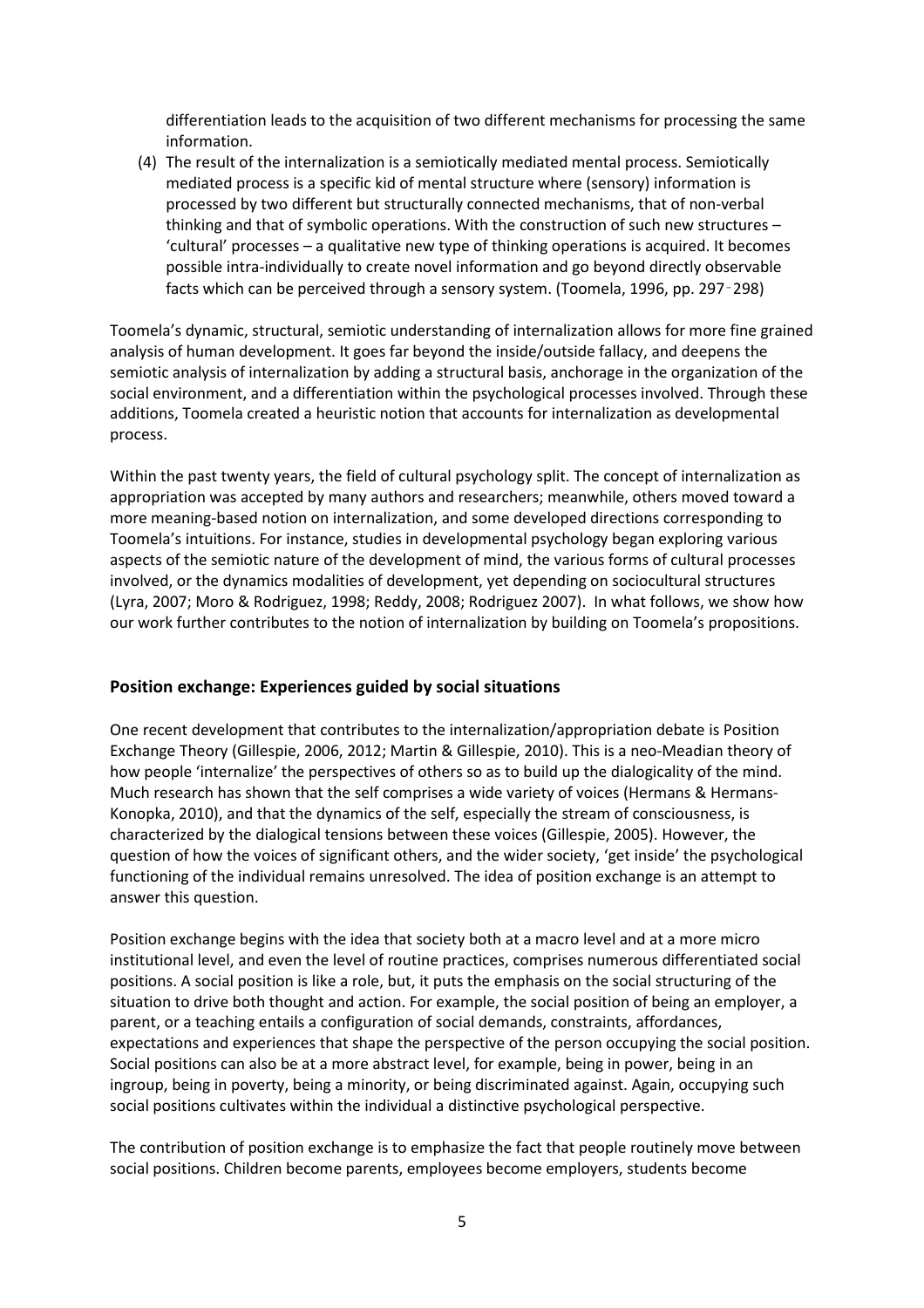teachers, and unemployed become employed. These movements can also reverse: people who are employed can become unemployed, sometimes teachers have to learn, and so on. These exchanges of social position also occur at a micro level, in the exchanges between helping and being helped, giving and getting, questioning and answering, talking and listening, apologizing and forgiving and so on. The interesting thing about these exchanges of social position is that it provides a mechanism for the layering up of experiences within the individual in such a way as to create the potential for the dialogicality of mind. For example, the perspective cultivated while being a child (e.g., "I'll never be like my parents") contrasts with perspective cultivated while being a parent (e.g., demands, responsibilities and safety concerns). Research has shown how the move from the social position of not having children to having children creates tensions due to the layering up of different experiences, goals and orientations (Smith, 1999). Equally, research has shown how doctors who become patients also have a clash of perspectives, in this case between needing to preserve some emotional distance from patients and potentially having too much empathy and psychological involvement (Edelstein & Baider, 1982). The key point of position exchange is that the doctor internalizes the perspective of patients most directly by being a patient.

The contribution of position exchange to the internalization debate is to remind us of the importance of the fact that people regularly move between social positions. This is important because, as much social psychology shows us, people's psychological orientation, their perspective, is largely determined by their social position, that is, the power of the social situation (Ross & Nisbett, 1999). Accordingly, as people move between social positions they are in effect moving between psychological orientations. But, while people can move absolutely out of one social situation and into another, they cannot move so cleanly between the associated psychological orientations. That is to say movement between social positions creates a layering up of perspectives within the individual, and it is this layering up that we can talk about the social structure of society, or even the voices of society, being internalized.

# **Symbolic resources: Experiences guided by cultural artifacts**

Another contribution to the internalization debate was proposed with the concept of symbolic resource (Gillespie & Zittoun, 2010; Hale, 2008; Hale & de Abreu, 2010; Muller Mirza, Grossen, de Diesbach-Dolder, & Nicollin, 2014; Zittoun, 2006a, 2007, 2013; Zittoun et al., 2003). Symbolic resources refer to complex semiotic artifacts, such as books, films or songs, used in relation to something that exceeds their intended meaning. When used as symbolic resources, they "can thus offer complex forms of semiotic mediation intended to facilitate the apprehension of new events and thoughts" (Zittoun, 2006a, p. 61). This concept reveals the diverse forms of sociocultural guidance, and also, emphasizes the possibility for the emergence of new experiences on the basis of what is internalized.

The concept was developed to account for the fact that signs to be internalized rarely appear in isolation - one does not only internalize a single sign such as that which allows us to recognize an apple or to add two numbers. People mostly encounter signs in more complex semiotic configurations. In effect, people often say that an important experience or guide in their lives was a book or a song that changed their lives; also, people can re-see a movie or re-experience a film or song in their material absence, that is to say, through their mind's eyes or ears. This suggests that these cultural artefacts have been, so some extent, internalized. So, how can we account for this?

Cultural elements such as books, films or songs have a relatively stable form, because of their boundary or frame, and their material or institutional support. They are made of a complex semiotic configuration of different modalities (sound-based, words, colors) and they demand an imaginary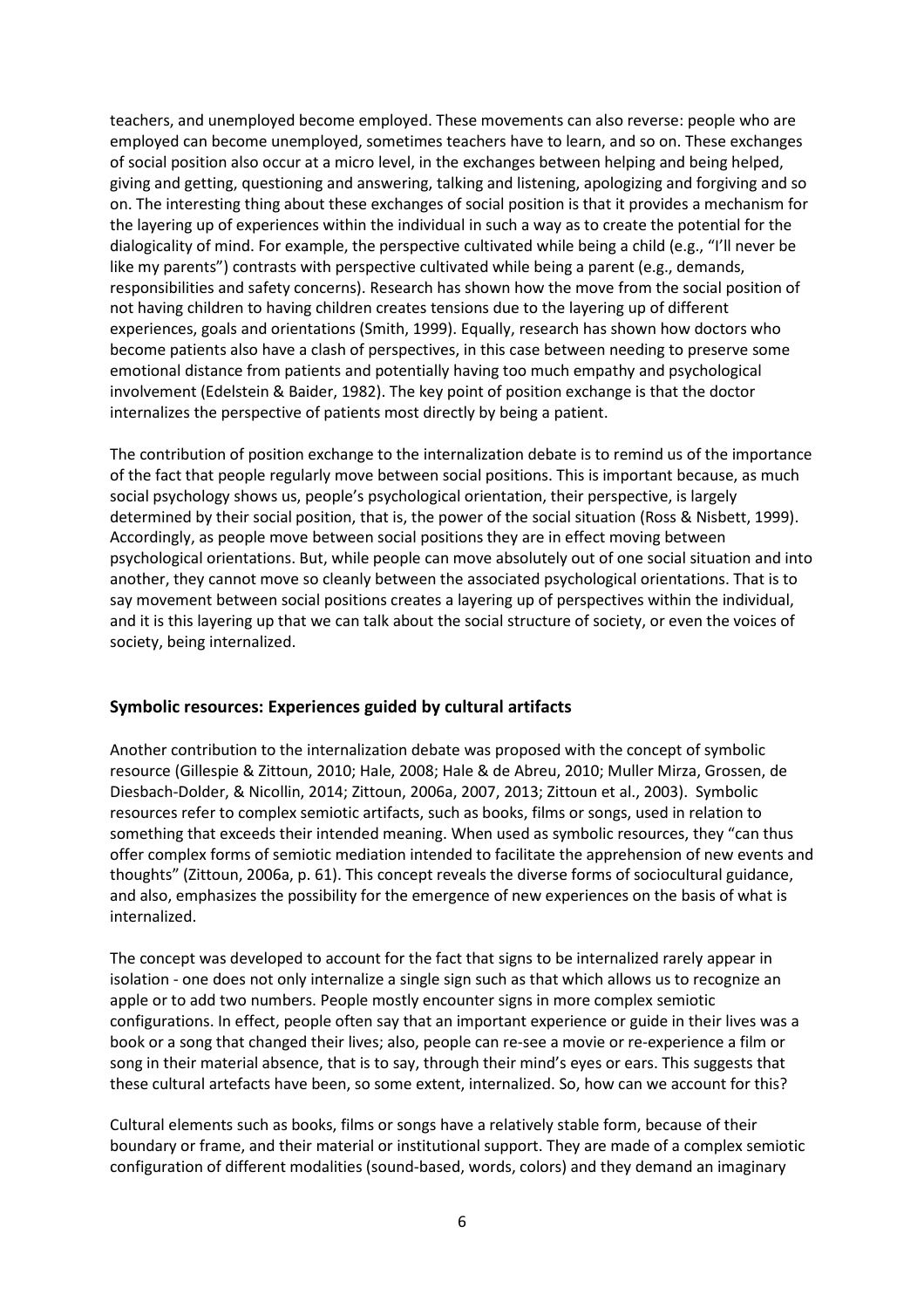experience. A cultural experience is thus a semiotically guided imaginary experience – such as watching a film or reading a novel. The semiotic guidance comes from the outside (the colored dots moving on a screen combined with the soundtrack) yet the experience itself necessarily comes from within the person: a film is striking, or scary, or romantic, because the viewer mobilizes his or her personal memories of events or situations similar to these depicted in the construction of a new experience, an imaginary experience of what may happen and the associated embodied emotions (Vygotsky, 1971; Zittoun, 2006b).

Such culturally guided experiences are thus orchestrated from outside the person, but the experiences are inner psychological phenomena. These experiences can leave a strong impression, can be repeated, and eventually become personal. People may refer to a movie situation or a book character, or think back of a song, to make sense of a daily situation. These culturally guided imaginary experiences become, in short, real reference points in the lives of people. In other words, these are now part of one's personal culture, and can be used a psychological tools – that is, as symbolic resources.

What has been internalized? One cannot say that one has internalized a book or a film; rather, what has been internalized, is the pattern of experience guided by a semiotic configuration; only then, a similar experience can be guided from within (in addition, cultural experiences are also often socially shared in social interactions (Zittoun, 2010)). One can "hear" a song in one's mind, because one's experience can be channeled or guided through semiotic configurations that are comparable to the initial ones. So finally, what does this say about internalization? In that respect, internalization is not putting "in" what has been "out": first, semiotic guidance operates at the boundary of self and the world; and second, it allows guiding one's inner flow of experience through semiotic configuration now self-initiated.

# **Layering up experiences across the lifecourse**

The concepts of position exchange and symbolic resources reconceptualize internalization in a comparable way; instead of some external cultural content having to breach the threshold between outer and inner worlds, it is the person moving between social positions and within semiotic guidance that accumulates layers of experience (Gillespie & Zittoun, 2013). In position exchange, situations create experiences, and people are conceptualized as moving between socially patterned experiences. In symbolic resources, cultural artefacts such as books and films create experiences, and people are conceptualized as, first, being moved within these guided experiences, and second, moving between such experiences. In both cases there is something external, a situation or a cultural artefact, that scaffolds and guides human experience. In both cases, strictly speaking, there is nothing that becomes internalized, rather, there is an external world that produces an experience. The experience is called 'internal' merely because it is not accessible to observers, it has private qualia that cannot be captured from an observers' perspective. Thus, we would argue, in response to the first debate (discussed above), that there is no necessary problem with the internal/external metaphor provided we do not apply the metaphor in a simplistic manner.

What makes the proposed approach to internalization interesting is that the experiences which are created, in the various social positions and across the wide diversity of symbolic resources, are rarely consistent with one another. As these experiences leave traces within the person, in the accumulation of experiences the individual becomes a locus of clashing experiences, a clash, that we suggest, underlies much of our psychological life. For example, each person is a unique space-time trajectory, and thus a unique combination of experiences, and thus locus of this clash (Mead, 1932). Each person is forced to produce their own, often creative, response to the contradictions of society;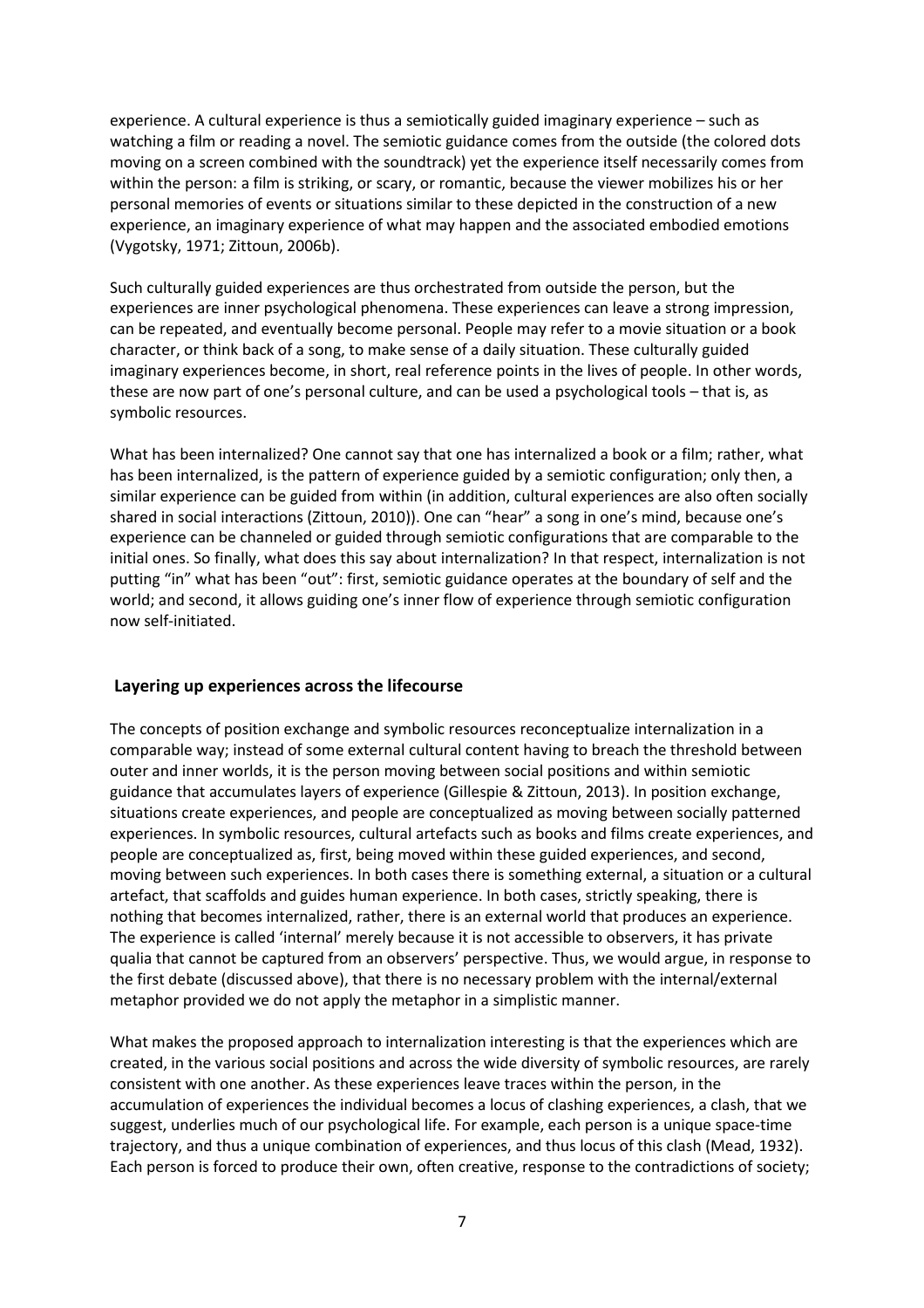contradictions which the individual embodies through this layering up of experience that is from society and thus reflective of society. Thus, we argue, in relation to the second debate (discussed above), that the unique trajectory of each individual through this matrix of social and cultural experiences ensures that internalization is not mere reproduction, but instead always a creative process that is interacting with past layers of experience.

People's life trajectories lead them to move through diverse spheres of experiences, both proximal and distal (Zittoun & Gillespie, 2015a). Proximal experiences are guided by the immediate social environment, social situations they share with others in specific material and social locations, for example, being absorbed in the demands and action of teaching. Distal experiences are disconnected from the immediate social setting, they include past proximal experiences which are mobilized in the present (such as one's memories of being a student when teaching oneself) and imaginary experiences, such as vicarious experiences created by a film (such as the film *Detachment*, following a young teacher) (Kaye, 2012). Thus, at any moment in time and space, as person can be located in one specific proximal experience, but mobilize a large number of distal experiences. These are often not discrete, but layered up and, at a psychological level, interacting. Hence, when teaching, a person might mobilize many teacher-student experiences, as well as various symbolic resources, now partly fused with personal experiences. In effect, experiences can be brought through lateral integration from one situation to another. They can also be more vertically integrated when they become more abstract or diffuse (such as a principle to never judge a student without first listening to the his or her account). Of course, as experiences are never homogeneous, these integrations can be source of tensions. For instance, a teacher might like to give autonomy to trusted students, but if confronted with a particularly uncooperative class, the teacher might feel compelled to use authority. Also, some more specific past experiences (such as the memory of a conflict with a student that turned into a legal case) might stand out as an emotionally-laden event, which renders more ambivalent the situation and its possible resolutions. These tensions invite new sense making; occasioning the creation of a new possible answer, using symbolic resources to imagine alternatives, or prompting a new integration of experiences. Tensions, ruptures (Zittoun et al., 2003; Zittoun & Gillespie, 2015a), and Gegenstand (Valsiner, 2014) are the conditions for the emergence of new ideas.

In proposing a model of person, body and mind, moving through situations and culturally guided experiences, we have tried to demonstrate the necessary layered nature of mind. What layers up within the individual is not culture per se, but rather experiences patterned by culture. This layered nature opens the space to conceptualize movement in mind, as the emergence of new ideas, the expression of agency or subjectivity, or the possibility to enrich the social and cultural environment. It is this integrative model that we propose to further the concept of internalization; internalization not as the simplistic importation of that which was external, but, as a complex layering up of experiences and responses occasioned by diverse, and potentially even contradictory, social settings and cultural guidance structures.

# **Conclusion**

The notion of internalization plays a key role in cultural psychology; it designates the core process by which culture becomes mind, and it begins to account for how mind can create culture. However its apparent simplicity creates theoretical epistemological and methodological difficulties. In twenty years of *Culture & Psychology,* the notion has moved from a general and somewhat simplistic metaphor borrowed from translations of Vygotsky's texts, to a much more articulated concept, partly through the critical analysis of Toomela in 1996.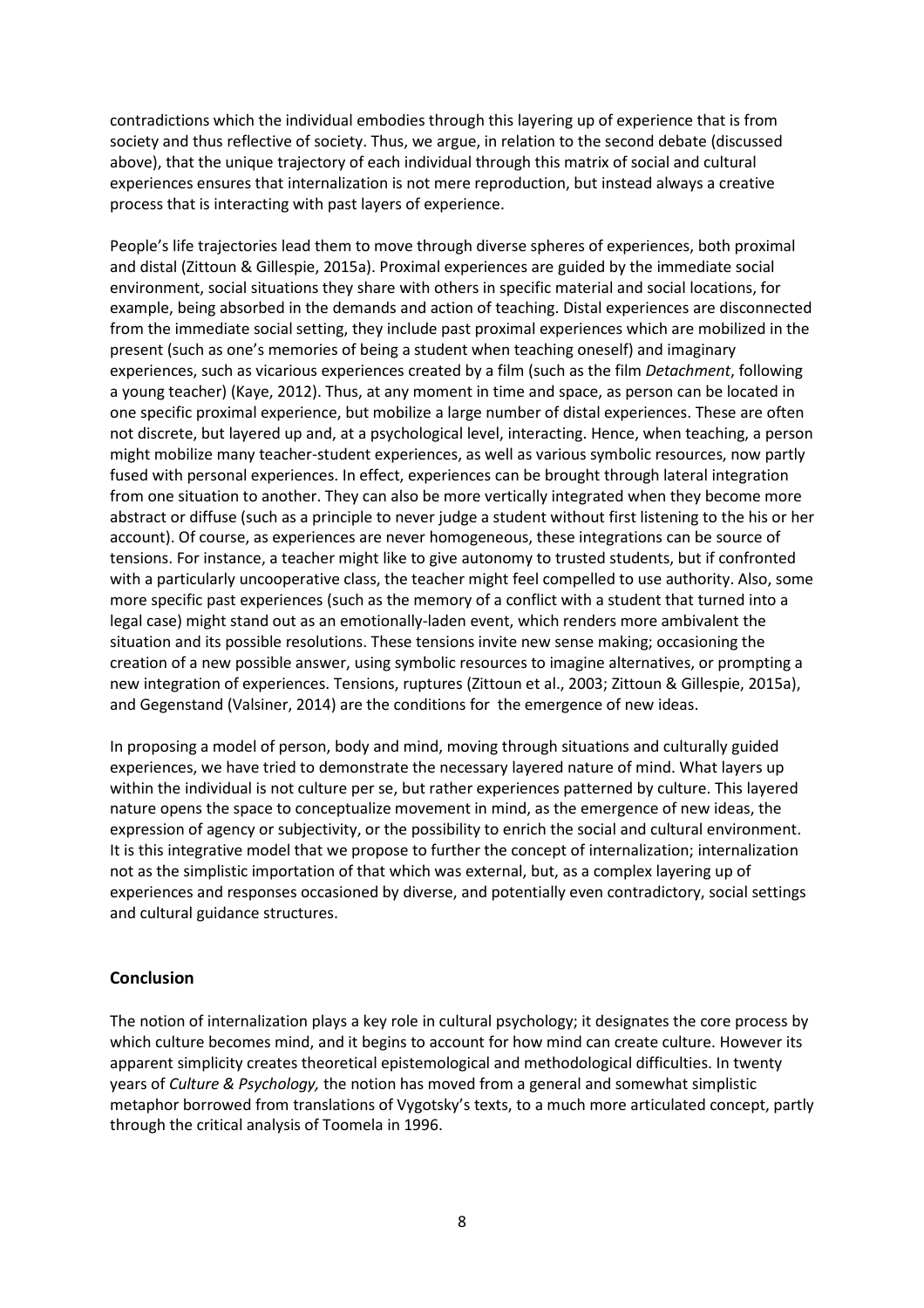More recently diverse authors have pursued their attempts to analyze more finely the dynamics of internalization. To mention only a few, the development of dialogical approaches, notably through the work of Ivana Marková, shows the tensions and dynamic that come to the fore when the person's dialogue with her environment produces inner dialogues (Bertau, 2007, 2012; Grossen & Salazar Orvig, 2011; Marková, 2000, 2003). From a perspective nourished by clinical work, Sergio Salvatore proposes to articulate the social meanings of signs together with their emotional modes of diffusion in mind (Salvatore, 2013). Through the development of his dynamic semiotic developmental approach, Jaan Valsiner theorizes the dynamics by which meaning can be created, blocked, or diffused in mind, for instance through processes of schematization and pleromatization (Valsiner, 2006, 2014), which allows fine-grained analysis of internalization. To complement these approaches, other metaphors, such as that of catalysis, are proposed to analyze the non-causal dynamics by which internalization might bring to new processes (Cabell & Valsiner, 2014). Our own attempt to develop a dynamic, integrative model of development can be seen as contribution to a dynamic, situated, developmental understanding of internalization.

#### **References**

Arievitch, I., & van der Veer, R. (1995). Furthering the Internalization Debate: Gal'perin's Contribution. *Human Development*, *38*(2), 113-126. http://doi.org/10.1159/000278304

Bertau, M.-C. (2007). Review symposium: Encountering objects and others as a means of passage. *Culture & Psychology*, *13*(3), 335-352.

Bertau, M.-C. (2012). Developmental origins of the dialogical self: early childhood years. In H. J. M. Hermans & T. Gieser (Eds.), *Handbook of Dialogical Self Theory* (pp. 64-81). Cambridge/New York: Cambridge University Press.

Bruner, J. S. (1990). *Acts of meaning*. Cambridge: Harvard University Press.

Cabell, K. R., & Valsiner, J. (Eds.). (2014). *The catalyzing mind - beyond models of causality*. New York: Springer.

Cole, M. (1996). *Cultural psychology. A once and future discipline*. Cambridge, MA/London: The Belknap Press of Harvard University Press.

Edelstein, E. L., & Baider, L. (1982). Role reversal: when doctors become patients. *Psychopathology,* 15(4), 177–83.

Gillespie, A. (2005). Malcolm X and his autobiography: Identity development and self-narration. *Culture & Psychology,* 11(1), 77-88.

Gillespie, A. (2006). *Becoming other: From social interaction to self-reflection*. Charlotte, NC: Information Age Publishing.

Gillespie, A. (2007). The social basis of self-reflection. In J. Valsiner & A. Rosa (Eds.), *Cambridge Handbook of Socio-Cultural Psychology* (p. 678‑691). Cambridge: Cambridge University Press.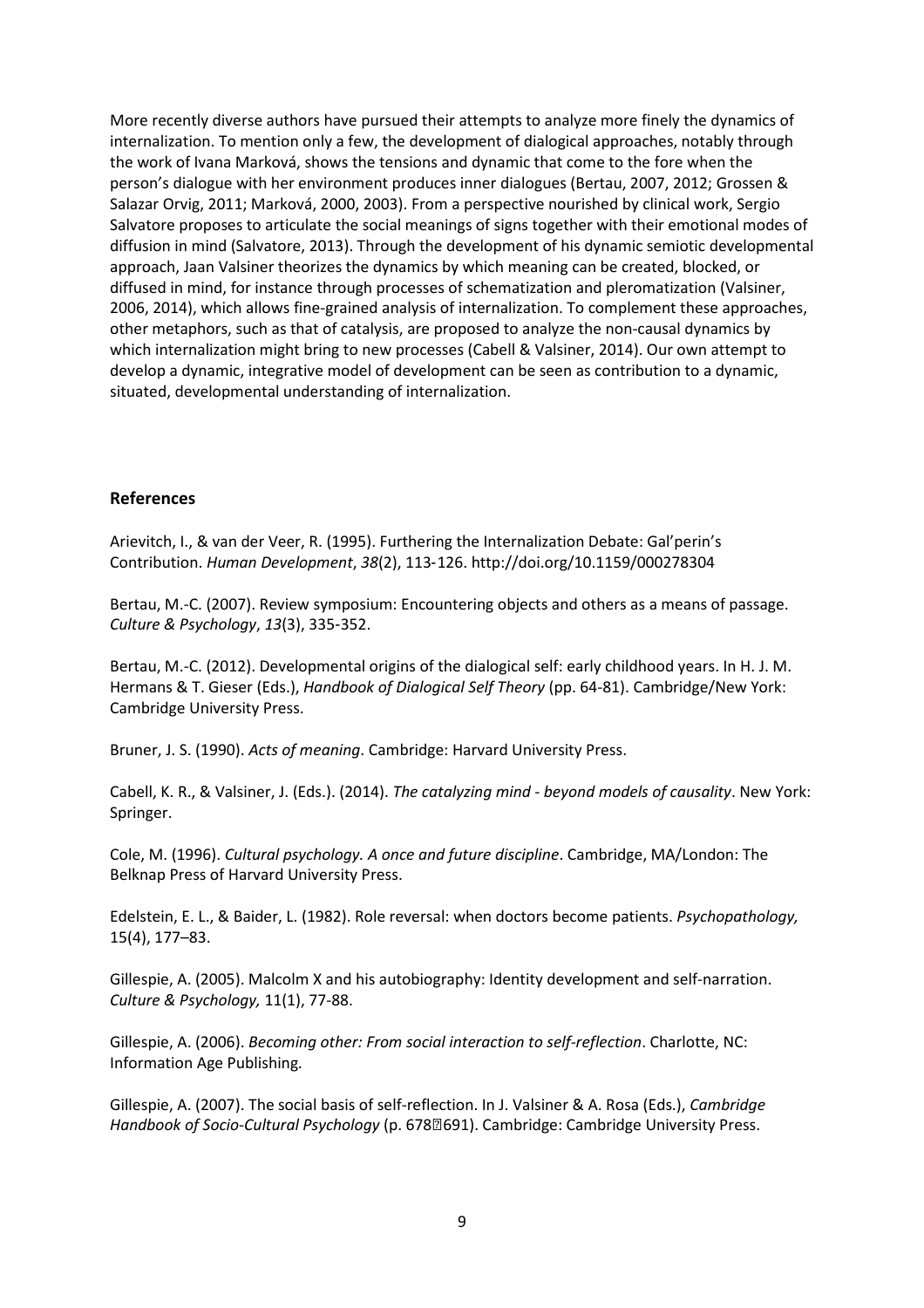Gillespie, A. (2010). The intersubjective nature of symbols. In B. Wagoner (Ed.), *Symbolic Transformations. The mind in movement through culture and society* (pp. 23-37). London & New York: Routledge.

Gillespie, A. (2012). Position exchange: the social basis of agency. *New Ideas in Psychology*, *30*(1), 32246.

Gillespie, A., & Zittoun, T. (2010). Using resources: Conceptualizing the mediation and reflective use of tools and signs. *Culture & Psychology*, *16*(1), 37-62. http://doi.org/10.1177/1354067X09344888

Gillespie, A., & Zittoun, T. (2013). Meaning making in motion: Bodies and minds moving through institutional and semiotic structures. *Culture & Psychology*, *19*(4), 518-532. http://doi.org/10.1177/1354067X13500325

Grossen, M., & Salazar Orvig, A. (2011). Dialogism and dialogicality in the study of the self. *Culture & Psychology*, *17*(4), 491-509. http://doi.org/10.1177/1354067X11418541

Hale, H. C. (2008). The Development of British Military Masculinities through Symbolic Resources. *Culture & Psychology*, *14*(3), 305-332. http://doi.org/10.1177/1354067X08092636

Hale, H. C., & de Abreu, G. (2010). Drawing on the Notion of Symbolic Resources in Exploring the Development of Cultural Identities in Immigrant Transitions. *Culture & Psychology*, *16*(3), 395-415. http://doi.org/10.1177/1354067X10361395

Hermans, H., & Hermans-Konopka, A. (2010). *Dialogical self theory: Positioning and counterpositioning in a globalizing society*. Cambridge, UK: Cambridge University Press.

Kaye, T. (2012). *Detachment*. Drama.

Lawrence, J. A., & Valsiner, J. (1993). Conceptual Roots of Internalization: From Transmission to Transformation. *Human Development*, *36*(3), 150-167. http://doi.org/10.1159/000277333

Lyra, M. C. D. P. (2007). Commentary: Modeling the Dynamics of Meaning Construction: Appropriation of the Home Environment. *Culture & Psychology*, *13*(2), 179-188. http://doi.org/10.1177/1354067X07076605

Marková, I. (2000). Amédée or How to Get Rid of It: Social Representations from a Dialogical Perspective. *Culture & Psychology*, *6*(4), 419-460. http://doi.org/10.1177/1354067X0064002

Marková, I. (2003). *Dialogicality and social representations: The dynamics of mind*. Cambridge: Cambridge University Press.

Martin, J. (2006). Reinterpreting Internalization and Agency through G.H. Mead's Perspectival Realism. *Human Development*, *49*(2), 65-86. http://doi.org/10.1159/000091333

Martin, J., & Gillespie, A. (2010). A neo-meadian approach to human agency: Relating the social and the psychological in the ontogenesis of perspective-coordinating persons. *Integrative Psychological and Behavioral Science*, *44*(3), 252-272. http://doi.org/10.1007/s12124-010-9126-7

Mead, G. H. (1932). *The Philosophy of the Present (Edited by Arthur E. Murphy)*. La Salle, Illinois: Open Court Publishing Company.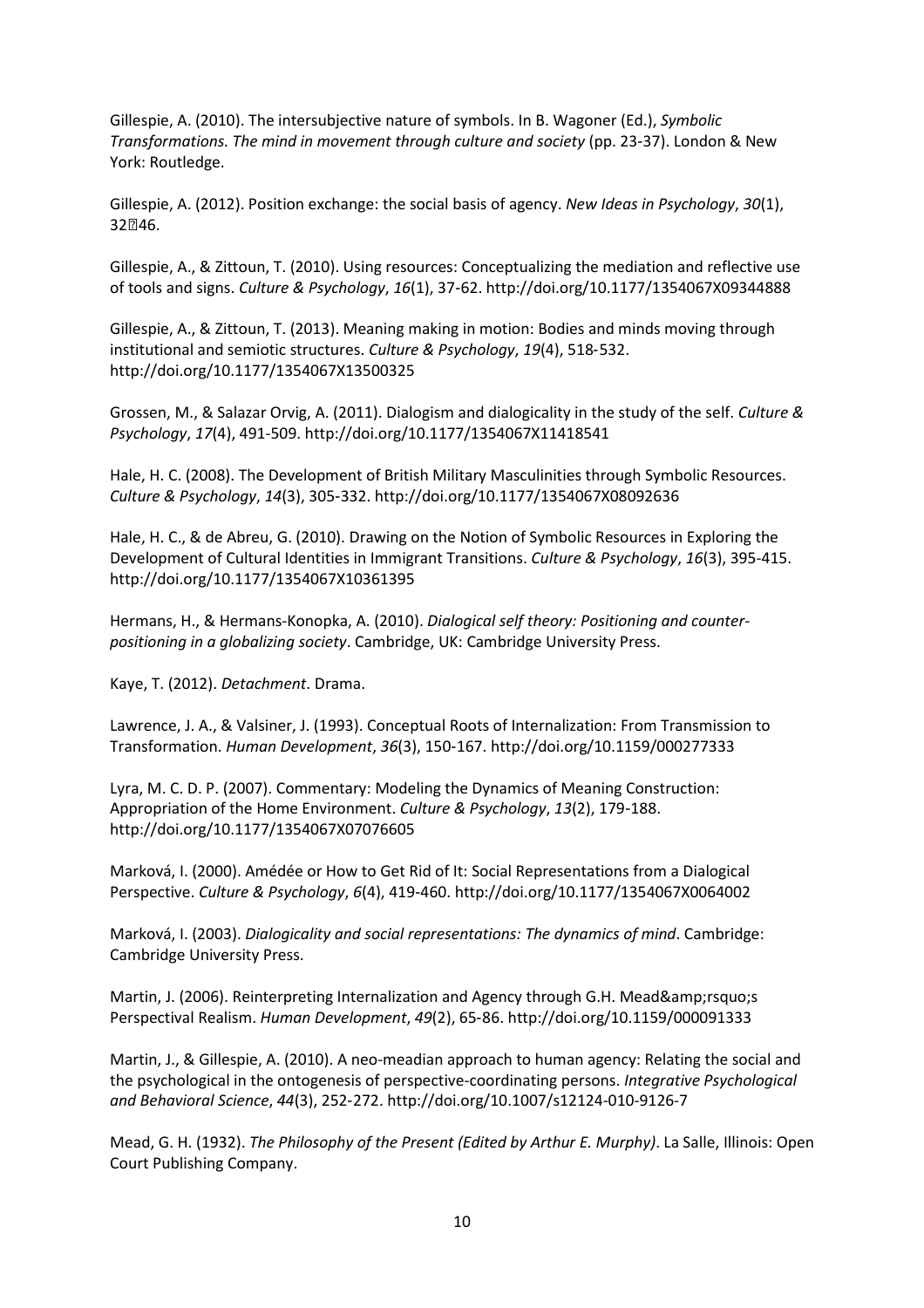Moro, C., & Rodriguez, C. (1998). Toward a pragmatical conception of the object: The construction of the uses of the object by the baby in the prelinguistic period. In M. C. D. P. Lyra & J. Valsiner (Eds.), *Construction of Psychological Processes in Interpersonal Communication* (pp. 53-72). Greenwood Publishing Group.

Muller Mirza, N., Grossen, M., de Diesbach-Dolder, S., & Nicollin, L. (2014). Transforming personal experience and emotions through secondarisation in education for cultural diversity: An interplay between unicity and genericity. *Learning, Culture and Social Interaction*, *3*(4), 263-273. http://doi.org/10.1016/j.lcsi.2014.02.004

Reddy, V. (2008). *How infants know minds*. Cambridge, MA: Harvard University Press.

Rodriguez, C. (2007). Object use, communcation and signs. The triadic basis of early development. In J. Valsiner & A. Rosa (Eds.), *Cambridge Handbook of Socio-Cultural Psychology* (pp. 257-276). Cambridge: Cambridge University Press.

Rogoff, B. (1993). Children's guided participation and participatory appropriation in sociocultural activity. In R. H. Wozniak & K. W. Fischer (Eds.), *Development in context: Acting and thinking in specific environments* (pp. 121-153). Hillsdale, NJ, England: Lawrence Erlbaum Associates, Inc.

Rogoff, B. (1995). Observing sociocultural activity on three planes: participatory appropriation, guided participation, and apprenticeship. In J. V. Wertsch, P. D. Rio, & A. Alvarez (Eds.), *Sociocultural studies of mind* (pp. 139-164). Cambridge: Cambridge University Press.

Ross, L., & Nisbett, R. E. (1991). *The person and the situation: Perspectives of social psychology*. New York, NY: McGraw-Hill.

Salvatore, S., & Venuleo, C. (2010). The unconscious as symbol generator: A psychodynamic-semiotic approach to meaning-making. In B. Wagoner (Ed.), *Symbolic Transformations. The mind in movement through culture and society* (pp. 59-74). London & New York: Routledge.

Salvatore, S. (2013). The reciprocal inherency of self and context. Notes for a semiotic model of the constitution of experience. *Interacções*, *9*(24). Consulté à l'adresse http://revistas.rcaap.pt/interaccoes/article/view/2840

Smith, J. A. (1999). Towards a relational self: Social engagement during pregnancy and psychological preparation for motherhood. *British Journal of Social Psychology*, 38, 409–426.

Toomela, A. (1996). How Culture Transforms Mind: A Process of Internalization. *Culture & Psychology*, *2*(3), 285-305. http://doi.org/10.1177/1354067X9600200305

Valsiner, J. (1987). *Culture and the development of the children's action, a cultural-historical theory of developmental psychology*. New York: John Wiley & sons.

Valsiner, J. (1995). Editorial: Culture & Psychology. *Culture & Psychology,* 1, 5-10.

Valsiner, J. (1997). Magical phrases, human development, and psychological ontology. In B. D. Cox & C. Lightfoot (Éd.), *Sociogenetic perspective son internalization* (pp. 237-256). Mahwah (NJ): Erlbaum.

Valsiner, J. (1998). *The guided mind: a sociogenetic approach to personality*. Cambridge, MA: Harvard University Press.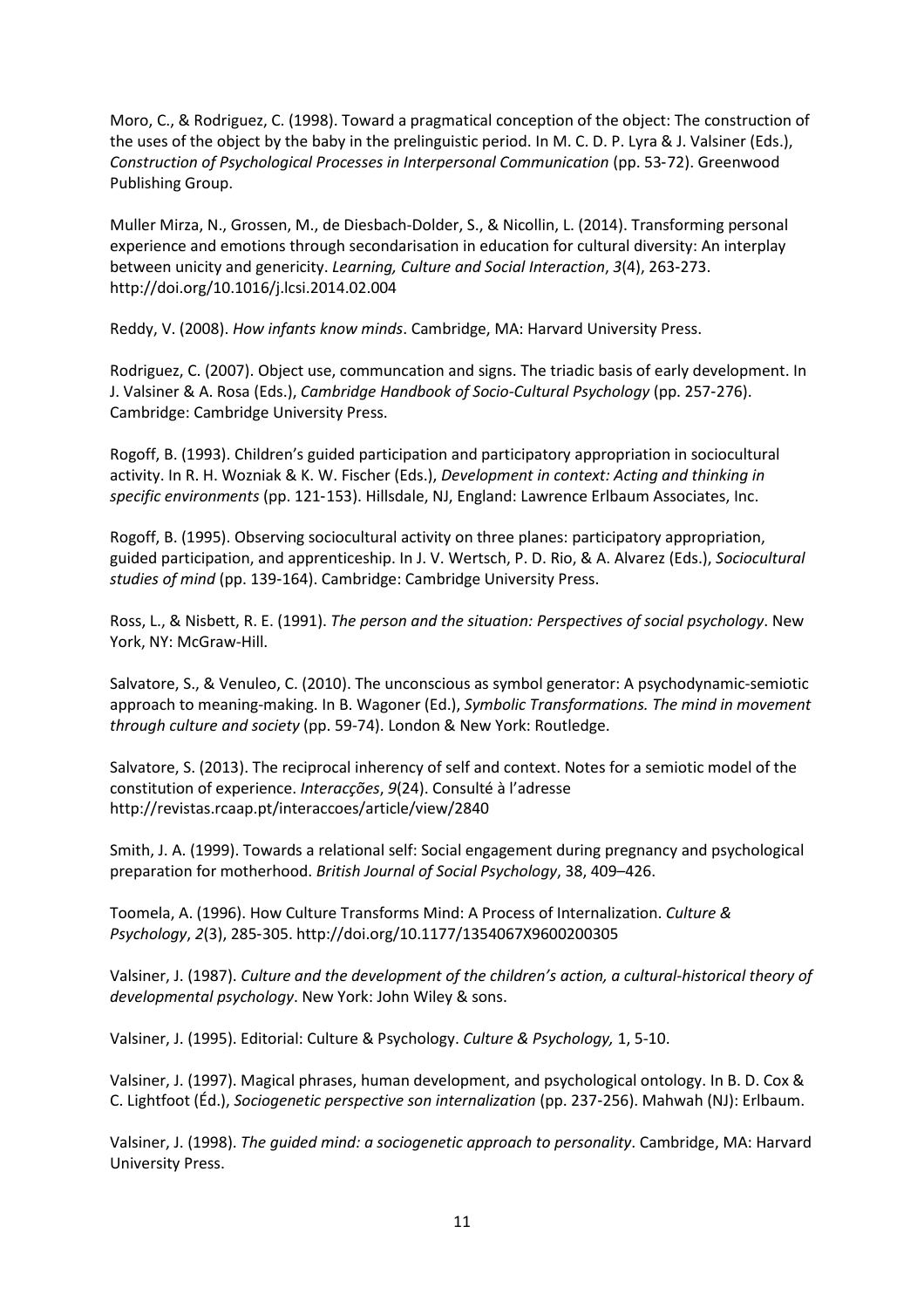Valsiner, J. (2006, June). *The Overwhelming World: Functions of pleromatization in creating diversity in cultural and natural constructions*. Invited keynote at the International Summer School of Semiotic and Structural Studies, Sumatra.

Valsiner, J. (2014). *An invitation to cultural psychology*. London: Sage.

Van der Veer, R., & Yasnitsky, A. (2011). Vygotsky in English: What Still Needs to Be Done. *Integrative Psychological & Behavioral Science*, *45*(4), 475-493. http://doi.org/10.1007/s12124-011-9172-9

Vygotsky, L. S. (1971). *The psychology of art*. Cambridge, MA & London: MIT press.

Vygotsky, L. S. (1978). *Mind in society. The development of higher psychological processes*. (M. Cole, V. John-Steiner, S. Scribner, & E. Souberman, Eds.). Harvard University Press.

Vygotsky, L. S. (1986). *Thought and Language*. (A. Kozulin, Ed.) (Revised). Cambridge, MA: The MIT Press.

Wertsch, J. V. (1991). *Voices of the mind. A sociocultural approach to mediated action*. London etc.: Harvester Wheatsheaf.

Wertsch, J. V. (1993). Commentary. *Human Development*, *36*(3), 168-171. http://doi.org/10.1159/000277335

Zittoun, T. (2006a). Difficult secularity: Talmud as symbolic resource. *Outlines. Critical social studies*, *8*(2), 59-75.

Zittoun, T. (2006b). *Transitions. Development through symbolic resources*. Greenwich (CT): Information Age Publishing.

Zittoun, T. (2007). The role of symbolic resources in human lives. In J. Valsiner & A. Rosa (Eds.), *Cambridge Handbook of Socio-Cultural Psychology* (pp. 343-361). Cambridge: Cambridge University Press.

Zittoun, T. (2010). How does an object become symbolic? Rooting semiotic artefacts in dynamic shared experiences. In B. Wagoner (Ed.), *Symbolic Transformations. The mind in movement through culture and society* (pp. 173-192). London: Routledge.

Zittoun, T. (2013). On the use of a film: Cultural experiences as symbolic resources. In A. Kuhn (Ed.), *Little Madnesses: Winnicott, Transitional Phenomena and Cultural Experience* (pp. 135-147). London: Tauris.

Zittoun, T., & Gillespie, A. (2015a). Integrating experiences: Body and mind moving between contexts. In B. Wagoner, N. Chaudhary, & P. Hviid (Eds.), *Integrating experiences: Body and mind moving between contexts* (pp. 3-49). Charlotte, NC: Information Age Publishing.

Zittoun, T., & Gillespie, A. (2015b). Transitions in the lifecourse: Learning from Alfred Schütz. In A. C. Joerchel & G. Benetka (Eds.), *Biographical ruptures and their repairs: Cultural transitions in development* (pp. 147-157). Charlotte, NC: Information Age Publisher.

Zittoun, T., Duveen, G., Gillespie, A., Ivinson, G., & Psaltis, C. (2003). The uses of symbolic resources in transitions. *Culture & Psychology*, *9*(4), 415‑448.